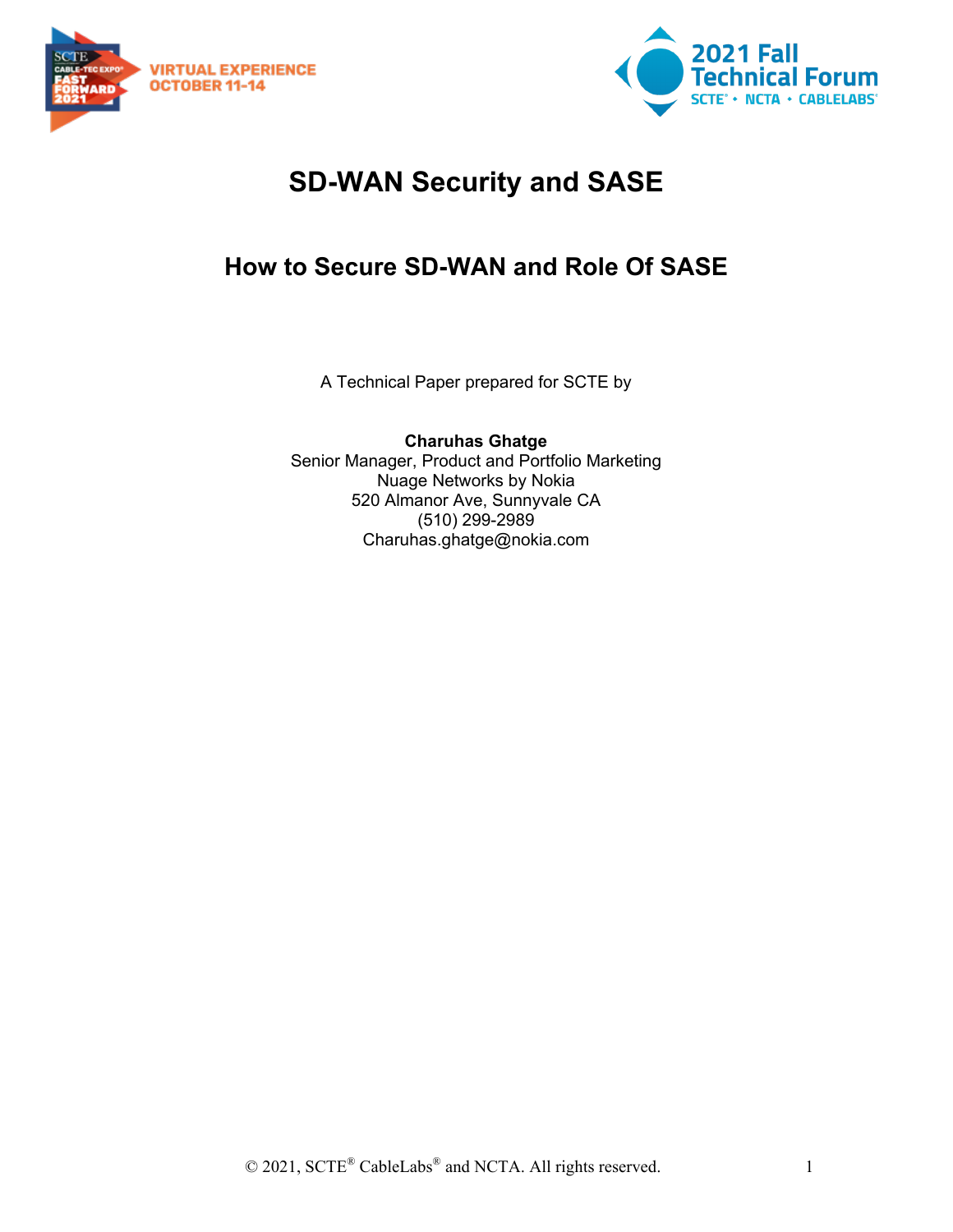

**Title** 



# **Table of Contents**

#### Page Number

| 1 <sub>1</sub> |      |  |
|----------------|------|--|
| 2 <sub>1</sub> |      |  |
|                | 2.1. |  |
|                | 2.2. |  |
|                | 2.3. |  |
|                | 2.4. |  |
|                | 2.5. |  |
|                | 2.6. |  |
|                | 2.7. |  |
|                | 2.8. |  |
| $3_{-}$        |      |  |
|                | 3.1. |  |
|                | 3.2. |  |
| $4_{\cdot}$    |      |  |
|                | 4.1. |  |
|                | 4.2. |  |
|                | 4.3. |  |
|                | 4.4. |  |
|                | 4.5. |  |
| 5.             |      |  |
|                |      |  |
|                |      |  |
|                |      |  |

## **List of Figures**

#### **Title**

#### **Page Number**

## **List of Tables**

| <b>Title</b> | Page Number |
|--------------|-------------|
|              |             |
|              |             |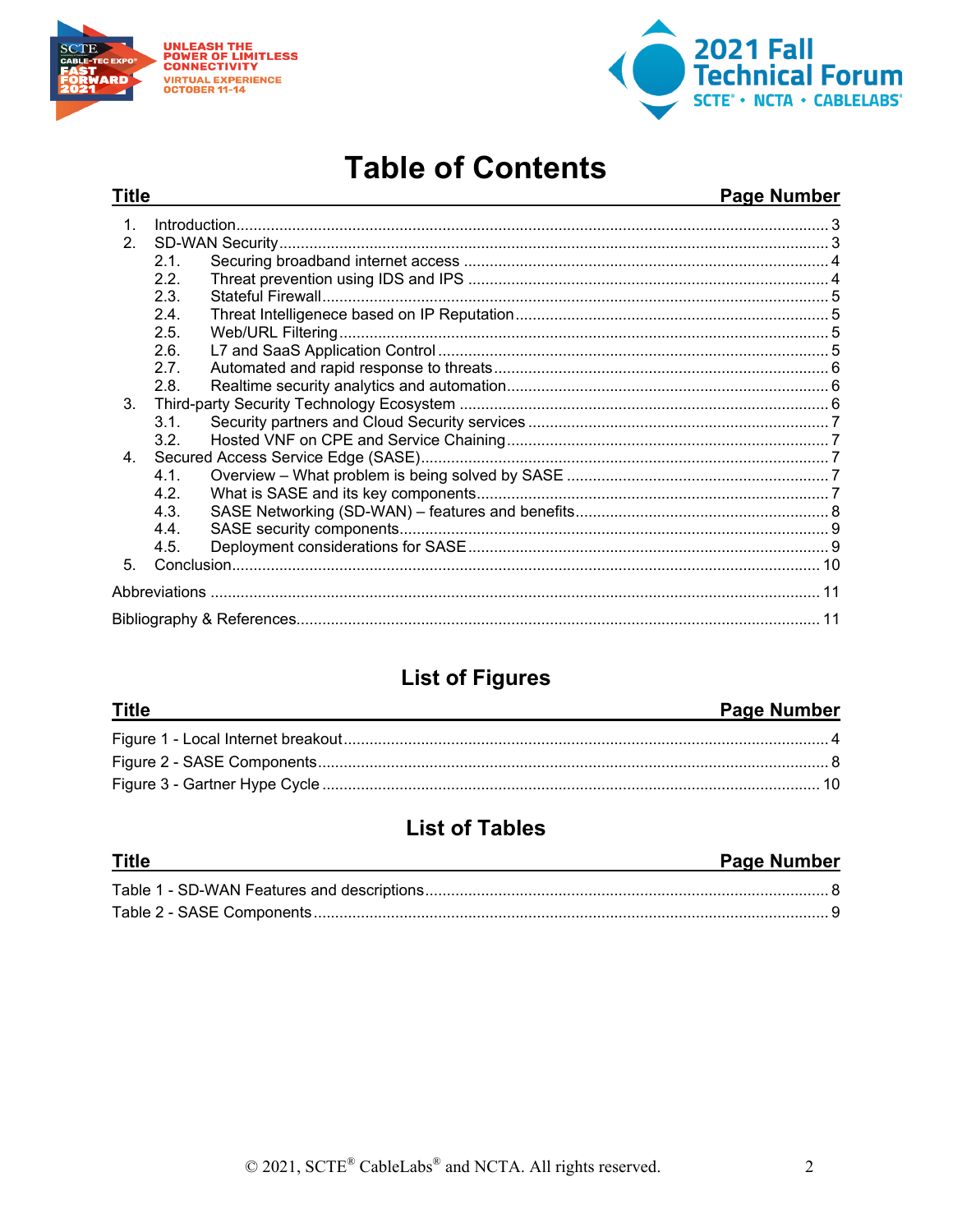



### <span id="page-2-0"></span>**1. Introduction**

Software-defined wide area networks (SD-WAN), a software approach managing wide-area networks, offer ease of deployment, central manageability, and reduced costs, and can improve connectivity to branch offices and cloud. End users are excited about SD-WAN because it enables them to manage and add network functionality using a cloud-first strategy for application access and delivery.

Compute resources and associated cloud services are exploding, and traditional enterprise network boundaries have expanded into the public cloud, branch locations, and intelligent edges. So, what does this all mean to the branch security?

Cloud computing has created several challenges since networking and security are incompatible with the cloud-centric and mobile-first business models. The network is rigid and static. Security is heavily centered around the data center, fragmented across multiple domains of physical locations, cloud resources, and mobile users. Networking and security have created silos that were built and implemented decades ago, and new functionalities are added and patched in as needed in a haphazard way. Secure Access Service Edge (SASE) is a new paradigm defined by Gartner that combines network and security into a single cloud-based service.

In this whitepaper, we will discuss SD-WAN security features and explain SASE – what is SASE, why is it needed, what does it comprise of and its deployment considerations.

### <span id="page-2-1"></span>**2. SD-WAN Security**

Existing security models cannot effectively address the new security requirements driven by move to cloud and the evolving threat landscape.

First, due to SD-WAN allowing the use of broadband internet as a transport mechanism, the internet, which is traditionally not a guaranteed secured link, the access to it needs to be made secure.

Second, current protection model in Enterprise branch is basic and not enough to secure local internet breakout to cloud as all traffic is steered over Multiprotocol Label Switching (MPLS) to Data Center (DC) sites where security is applied. Also, there is not much end to end micro-segmentation between branch and DC/cloud applications across the enterprise.

Third, with the increasing attack sophistication and evolving threat landscape we cannot assume that all attacks can be prevented by protective controls. Currently there is not much visibility to branch user traffic. Visibility and security analytics are key to help detect attacks.

Last, but not least, the current security provisioning model for applications is largely manual and devicecentric.

Major security functions for a secure SD-WAN are discussed in the subsections below.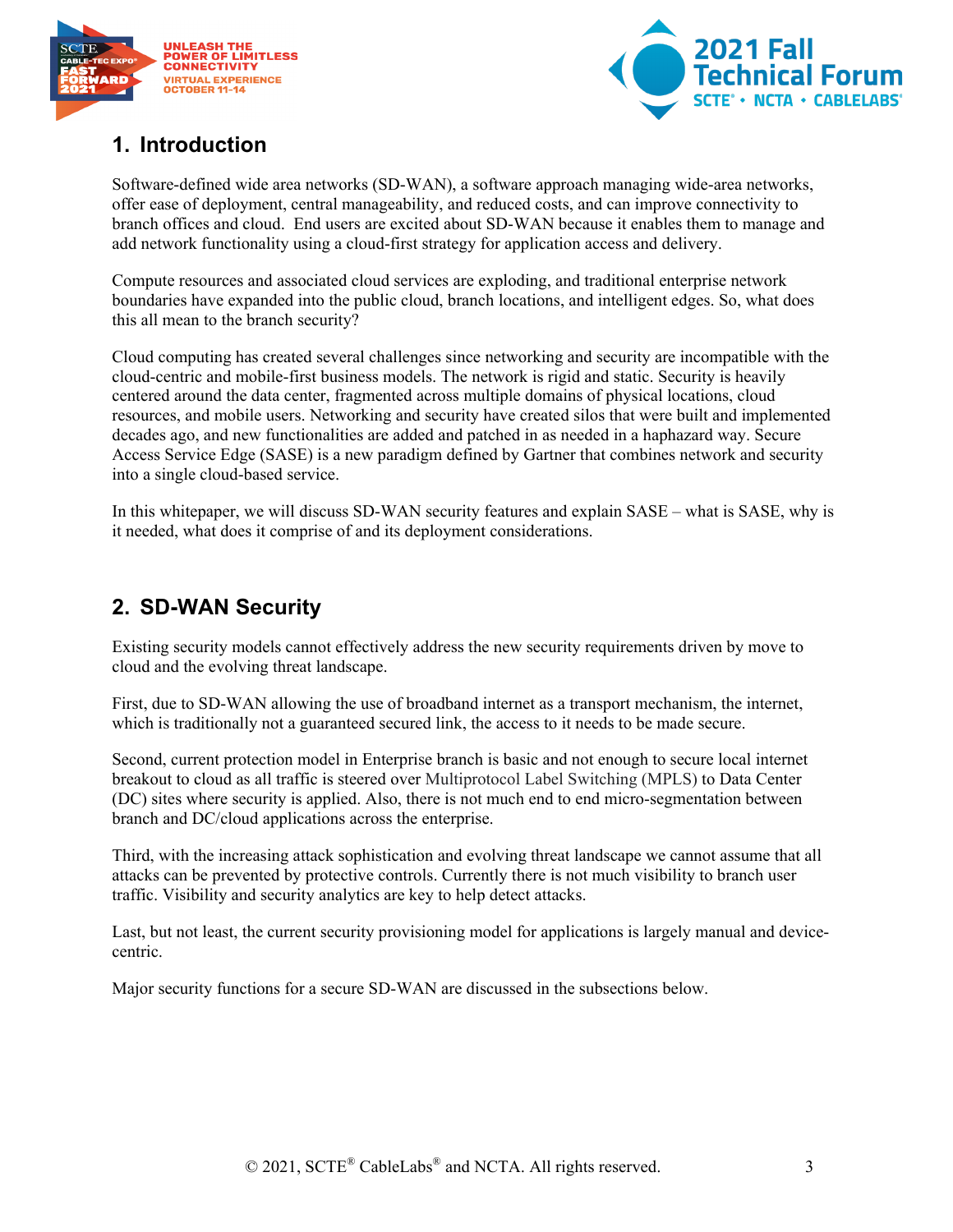



#### <span id="page-3-0"></span>**2.1. Securing broadband internet access**



**Figure 1 - Local Internet breakout**

<span id="page-3-2"></span>The Internet is not very secure for enterprise WAN requirements. Hence cloud-based application traffic is often backhauled from the branch to the enterprise Headquarters (HQ) before being handed off to the Internet. This introduces delay and jitter and hence application performance is often compromised because of WAN bandwidth constraints at the branch and added latency from backhauling connections.

The solution is to use direct internet connectivity to the cloud and web applications from the branch. The SD-WAN solution needs to make these internet connections secure and reliable by creating encrypted tunnels between every site in the SD-WAN, while taking advantage of Secure Socket Layer (SSL) security provided by the Software as a Service (SaaS) application for traffic going from the branch to the application directly using the Internet. This makes the Internet access more secure. With such encrypted links and a stateful firewall, an SD-WAN solution can prevent unauthorized outside traffic from entering the branch. The stateful firewall is usually implemented directly on the Customer Premise Equipment (CPE) device of the SD-WAN and no external security hardware or software should be needed for the stateful firewall functionality.

#### <span id="page-3-1"></span>**2.2. Threat prevention using IDS and IPS**

Intrusion Detection System (IDS) and Intrusion Prevention System (IPS) are important to detect and prevent the known attacks by recognizing the virus signatures. Threat prevention component prevents malware from penetrating the network, regardless of application traffic in which they are hiding. It is important that the IDS/IPS functionality should be implemented natively on the CPE of the SD-WAN.

It uses signatures of known attacks to match traffic that passes through the CPE to prevent attacks and these signatures have been divided into groups of relevant signatures. IPS/IDS policies can be defined and managed centrally via the SD-WAN GUI or APIs. It is recommended that signatures be updated dynamically from cloud and applied on the local CPE device of the SD-WAN. The SD-WAN GUI should display statistics and generate reports of intrusion event details rule hit counts etc.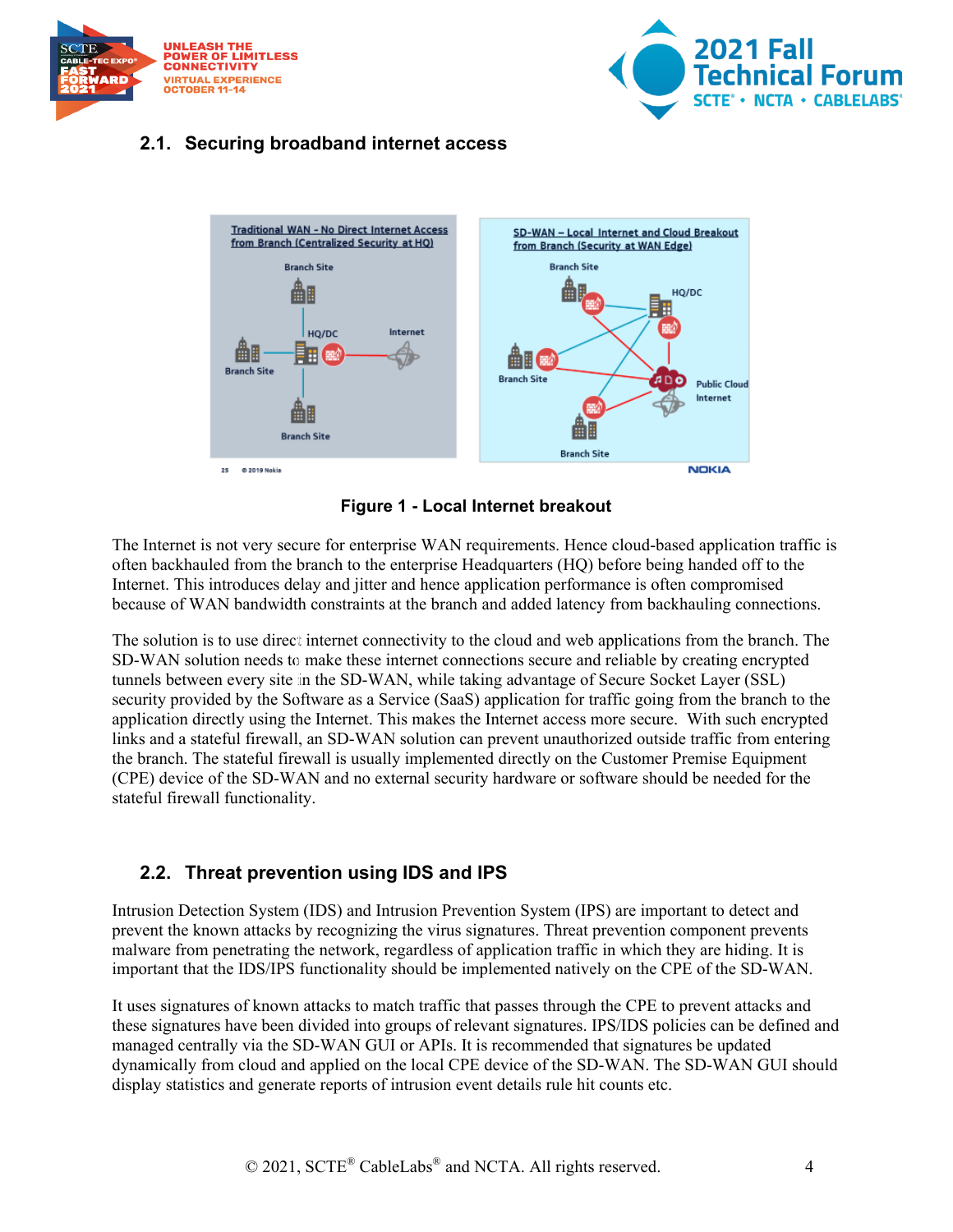



#### <span id="page-4-0"></span>**2.3. Stateful Firewall**

A stateful Firewall filters packets based on the state and context of network connections and provides full protocol inspection considering the STATE+ CONTEXT of the flow, thereby eliminating additional attacks surface.

A stateful firewall understands the network flow and can identify data packets of a flow. Since a stateful firewall can look deeper into packet payloads, it can support DDoS (TCP/UDP/ICMP Flood), Port-scans etc.

Step one is to secure the branch within the SD-WAN network and to secure the links for the internet breakout. This is done by implementing a stateful firewall right on the CPE device without any additional external equipment or implementing any third-party solution. This way local branch users can safely access the corporate resources and SaaS applications in the cloud while being protected from both, inside and outside threats.

Enterprises can define access rules and policies to allow or deny traffic to/from the application – for example the administrator can define a policy to deny access to cloud storage app that is not in the corporate IT's management domain. There could be a policy allowing access to an application like say, Office365.

Note that, Stateful Firewall should preferably be validated by 3<sup>rd</sup> party for PCI-DSS network firewall requirements.

#### <span id="page-4-1"></span>**2.4. Threat Intelligenece based on IP Reputation**

Threat Intelligence feature detects branch device communication to risky IP addresses and sites. It also generates reports on access to risky IP and sites from SD-WAN branch user devices. Threat Intelligence uses IP reputation database that is updated daily from cloud.

#### <span id="page-4-2"></span>**2.5. Web/URL Filtering**

URL filtering limits access by comparing web traffic against a database to prevent employees from accessing harmful sites such as phishing pages. Users spend increasing time on the web, surfing their favorite sites, clicking on email links, or utilizing a variety of web-based SaaS applications for both personal and business use. While incredibly useful to drive business productivity, this kind of unfettered web activity exposes organizations to a range of security and business risks, such as propagation of threats, possible data loss, and potential lack of compliance.

#### <span id="page-4-3"></span>**2.6. L7 and SaaS Application Control**

One of the prime benefits of SD-WAN is its ability to allow a direct access for a branch user to the cloud and SaaS applications. A good secure SD-WAN must have the ability to restrict user access to a specific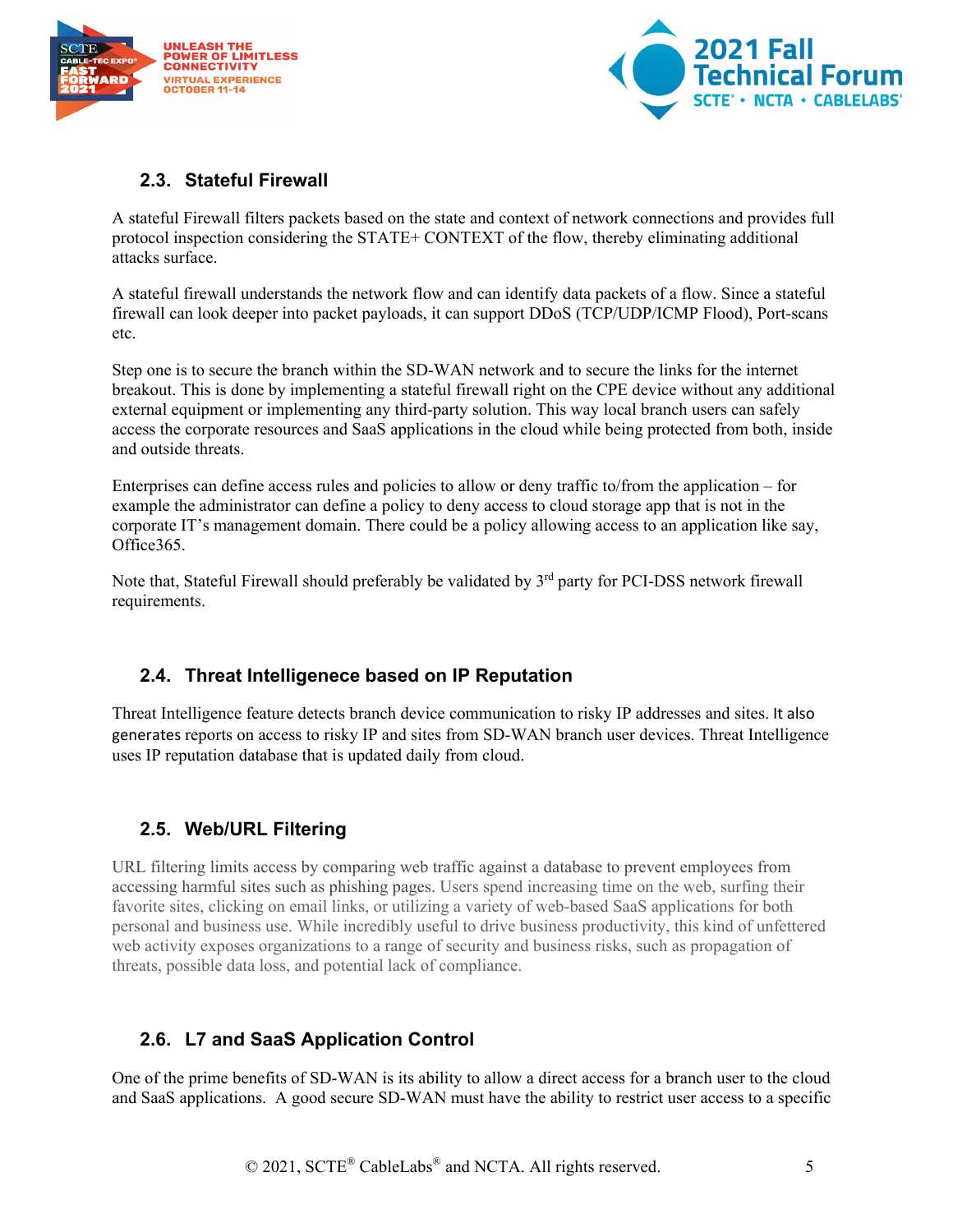



application, be able to set application-based policies and monitor and log application usage. For this, it needs to have a layer-7 Deep Packet Inspection (DPI) engine to recognize thousands of application types and pre-defined SaaS services - Office365, WebEx, Salesforce, GitHub, JIRA, Azure, AWS, Google among others for easy access as well as monitoring.

#### <span id="page-5-0"></span>**2.7. Automated and rapid response to threats**

A rapid and efficient incident response continues to be the biggest challenge facing security teams today. The sheer volume of these signals means that a lot of critical alerts miss getting the timely attention. Security teams need help to scale better, be more efficient, focus on the right issues, and deal with incidents in a timely manner.

By defining automated response action, the users can prevent malware from infected branch device from entering corporate network. For example, leverage network security analytics to identify suspect endpoints based on threshold alerts and use service chaining to dynamically insert services (such as NGFW or IPS) for suspect traffic. The suspect traffic could be diverted to cloud-hosted security service.

#### <span id="page-5-1"></span>**2.8. Realtime security analytics and automation**

Some threats can be quite sophisticated and cannot be prevented by the protective methods. Real time traffic monitoring and security analytics provide fine granular visibility to locate the cause and reprogram the security response. Automated action reduces the time to react to the anomalies and reduce the impact.

With end to end visibility and control for each application, the operator can detect, protect resources at a very granular level, and use automation to respond in real-time to threats. SD-WAN security monitoring should allow you to do a contextual flow visibility of each flow.

Realtime security analytics helps in Threat hunting, Network Forensics as well as troubleshooting. The forensic reports can be used for compliance and security audits – both internal audits as well as external agency audits.

Realtime network security monitoring allows you to generate alerts based on security events - port scan detection, port sweep detection, security policy violations and volumetric DDoS attacks.

## <span id="page-5-2"></span>**3. Third-party Security Technology Ecosystem**

Third-party security products should be a part of the overall effective security functionality for an SD-WAN solution. Third-party security solutions should be incorporated in a couple of ways:

Most enterprises have an existing set of security infrastructure and solutions they use. SD-WAN vendor should partner with the best of breed security appliances already present in the IT infrastructure.

Secondly, for a tighter alignment with the security vendors' advanced functionality, the security VNFs (Virtual Network Functions) from those vendors should be integrated onboard the CPE. Both these options are described below.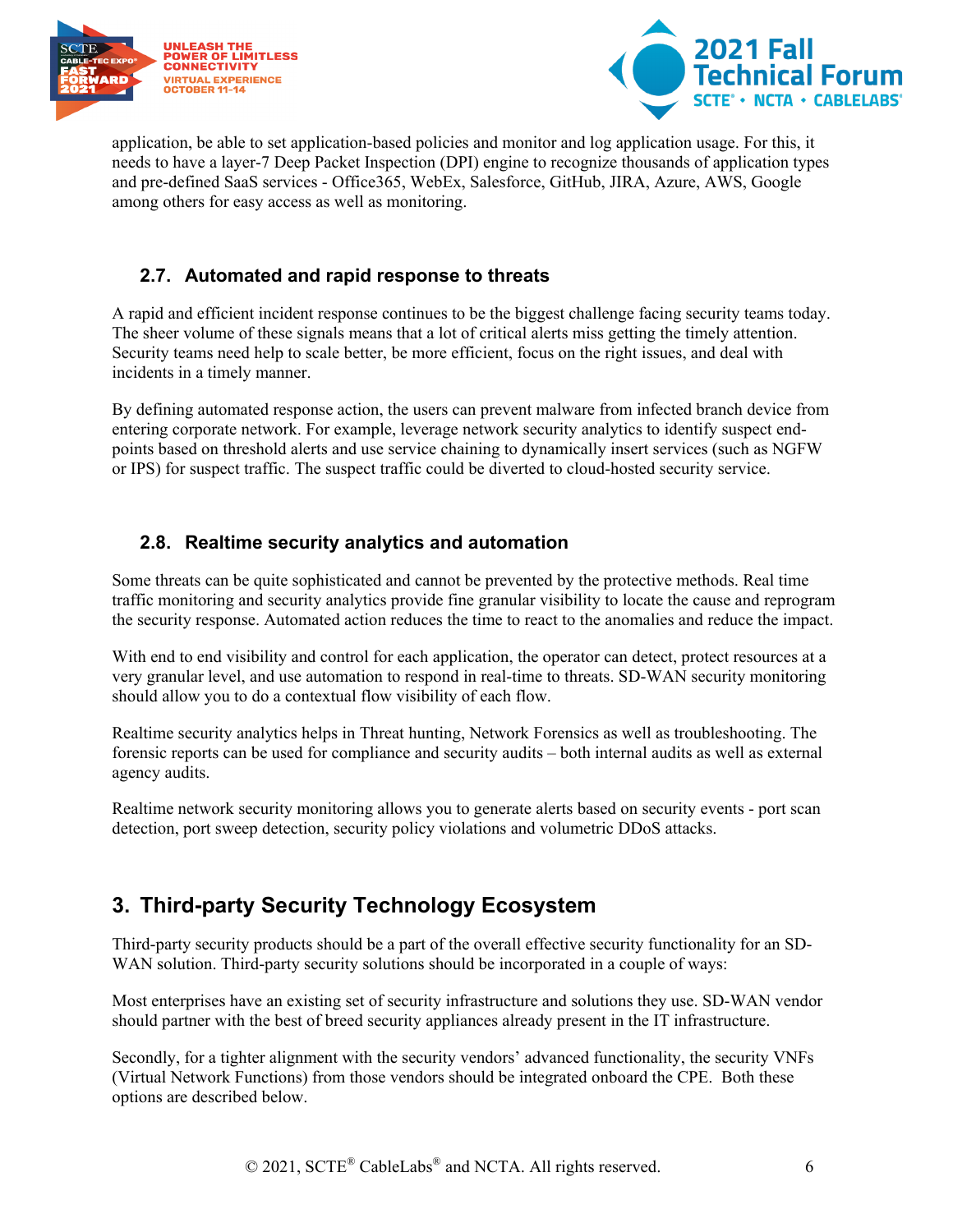



#### <span id="page-6-0"></span>**3.1. Security partners and Cloud Security services**

When it comes to security, it's simply not feasible for a single SD-WAN vendor to provide every security functionality on its own. The scope of threats, risks, and corresponding technologies is simply too great. SD-WAN vendor should establish technology partnerships covering several security domains, such as industry-leading next-generation firewalls and secure web gateway and Cloud Security services.

The integration with a Cloud Security vendor allows you to route local branch Internet-destined traffic directly to the security cloud to enable a fast and secure experience This eliminates the need to backhaul local traffic to the internet gateway.

You can route specific traffic to the Cloud Security vendor's security cloud through IPSec tunnels for further security. For example, you can define an action to route the traffic to Cloud Security vendor's cloud as part of the response to a threat.

#### <span id="page-6-1"></span>**3.2. Hosted VNF on CPE and Service Chaining**

The CPE of the SD-WAN solution also acts as a powerful platform to host VNFs. SD-WAN implantation should have the service chaining functionality. By service chaining the VNFs (many a times, on-demand), a dynamic and advanced security features are provided.

### <span id="page-6-2"></span>**4. Secured Access Service Edge (SASE)**

#### <span id="page-6-3"></span>**4.1. Overview – What problem is being solved by SASE**

As cloud becomes pervasive and driven by digital transformation of enterprises, the networking and security needs of an enterprise are evolving. Traditional enterprise network and security paradigm was centered around applications in private data centers. Although networking was complex, the security risk profile was well defined. Migration of applications to the cloud has redefined the networking and security. Many companies use SD-WAN to securely connect branch offices to their corporate networks instead of relying on traditional and expensive MPLS links. SD-WAN also facilitates direct access by corporate branch offices to the public clouds and SaaS applications. This creates stringent security requirements from the branch to the cloud.

Gartner observed this trend of security and networking requirements and has recently defined a new framework that converges network (SD-WAN) and security into a single cloud-based service: Secure Access Service Edge (SASE).

This section discusses what is SASE, it's advantages, key components, deployment options and recommendations for a successful SASE implementation.

#### <span id="page-6-4"></span>**4.2. What is SASE and its key components**

SASE is a framework that brings together networking and security services in one unified solution designed to deliver strong security from edge to edge, delivered as a service. It is not an RFC or a static architecture, but rather a recommendation and a framework.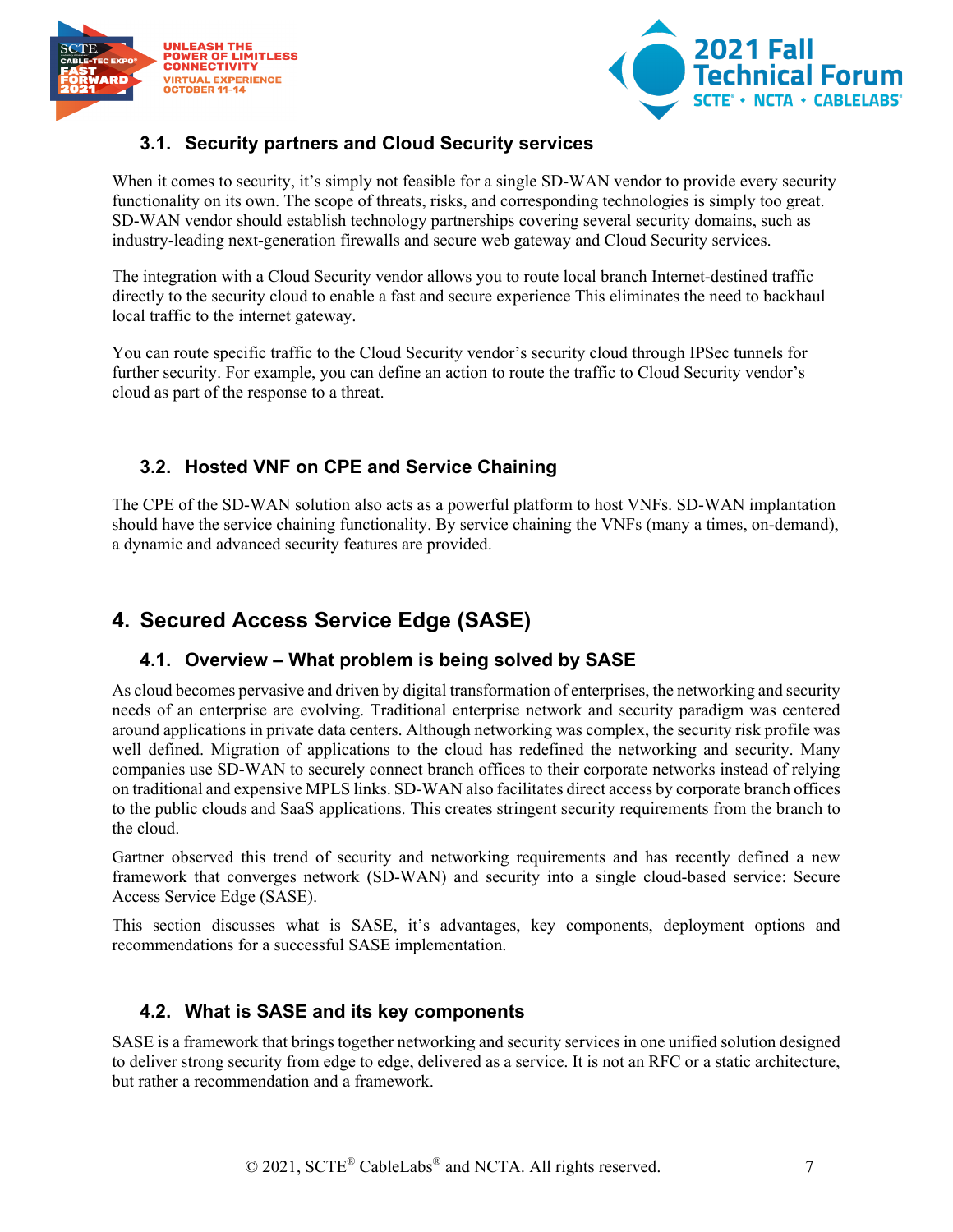



SASE has two major functional blocks – Networking (SD-WAN) and Security, as shown in figure x. SD-WAN is the foundation of SASE and security features are offered on and beyond SD-WAN.

## **Secure Access Service Edge Convergence**



**Figure 2 - SASE Components**

#### <span id="page-7-1"></span><span id="page-7-0"></span>**4.3. SASE Networking (SD-WAN) – features and benefits**

SASE networking capabilities offers the following benefits and capabilities:

- Network Agility Flexibility and choice of MPLS, broadband or LTE.
- Multi-Cloud and SaaS Connectivity without the need for backhauling.
- Network Management and Automation Real-time network monitoring, analytics, and reports.
- Application Performance Assurance Business-policy based application prioritization.

<span id="page-7-2"></span>

| <b>Feature</b>                        | <b>Description</b>                                                             |
|---------------------------------------|--------------------------------------------------------------------------------|
| Comprehensive Routing capabilities    | Full stack of routing protocols to support switching and routing personalities |
| Access and Connectivity to and from   | Seamless connectivity and policy management across fixed (internet, L2 and     |
| Anywhere                              | L3) and mobile WANs                                                            |
| Performance based POP selection       | Support for multiple paths and POPs and performance-based selection ability    |
| Application aware routing and traffic | Providing optimal application experience based on application types            |
| steering                              |                                                                                |

|  |  |  |  |  | Table 1 - SD-WAN Features and descriptions |
|--|--|--|--|--|--------------------------------------------|
|--|--|--|--|--|--------------------------------------------|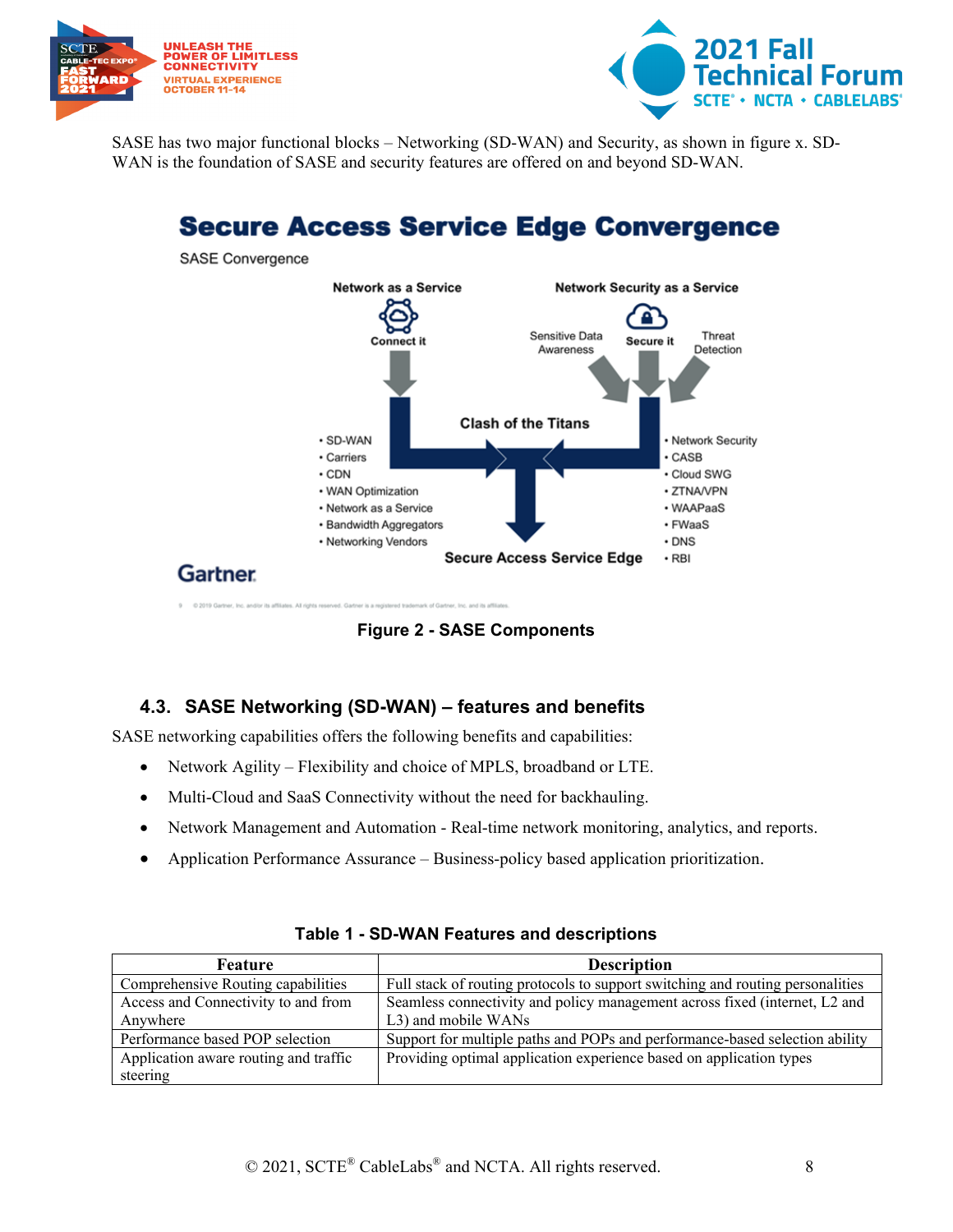



| Feature                              | <b>Description</b>                                                           |
|--------------------------------------|------------------------------------------------------------------------------|
| Hybrid WAN support (Full             | Seamless integration of existing networking to access data center and apps   |
| MPLS/Ethernet) for legacy Datacenter |                                                                              |
| access                               |                                                                              |
| Multi-Cloud & Hybrid Cloud           | Policy based access to and across applications in private cloud and multiple |
| connectivity                         | public clouds                                                                |
| Connectivity Security - VPN, IPSec   | Embedded encryption and end point security                                   |
| <b>SD-WAN Service Portal</b>         | Multi-tenant SD-WAN portal hosted by CSP for the visibility and control the  |
|                                      | CSP service and operations teams need to manage multiple SD-WAN              |
|                                      | services.                                                                    |
| WAN Optimization & Bandwidth         | Optimizing the use of available network for availability and performance     |
| Aggregation                          |                                                                              |

#### <span id="page-8-0"></span>**4.4. SASE security components**

<span id="page-8-2"></span>

| Component                          | <b>Description</b>                                                                        |
|------------------------------------|-------------------------------------------------------------------------------------------|
| <b>IPS</b>                         | Intrusion Prevention system                                                               |
| <b>IDS</b>                         | <b>Intrusion Detection System</b>                                                         |
| Firewall                           | <b>Stateful Firewall</b>                                                                  |
| <b>Realtime Security Analytics</b> | With end-to-end visibility and control for each application, the operator can detect,     |
| and Automation                     | protect resources at a very granular level, and use automation to respond in real-time to |
|                                    | threats.                                                                                  |
| SWG and DNS Filtering              | Secure Web Gateway is used to protect users and devices from online security threats by   |
|                                    | enforcing internet security and compliance policies and filtering out malicious internet  |
|                                    | traffic                                                                                   |
| <b>ZTNA</b>                        | Zero Trust Network Access                                                                 |
| CASB                               | Cloud Access Security Broker - According to Gartner, a cloud access security broker       |
|                                    | (CASB) is an on-premises or cloud-based security policy enforcement point that is         |
|                                    | placed between cloud service consumers and cloud service providers to combine and         |
|                                    | interject enterprise security policies as cloud-based resources are accessed.             |
| <b>DLP</b>                         | Data Loss Prevention - DLP provides visibility across all sensitive information,          |
|                                    | everywhere and always, enabling strong protective actions to safeguard data from threats  |
|                                    | and violations of corporate policies.                                                     |
| <b>FWaaS</b>                       | Firewall as a Service                                                                     |

#### **Table 2 - SASE Components**

#### <span id="page-8-1"></span>**4.5. Deployment considerations for SASE**

SD-WAN, although a new technology, has been maturing in recent times and the number of deployments is growing rapidly. The security technology including cloud-delivered security is mature and most enterprises have deployed security in some form or other. Given this, a SASE deployment of rip-and-replace is not practical because of the existing investments. The most pragmatic solution will consist of utilizing existing security, especially cloud-delivered security to offer SASE. SD-WAN's flexibility to integrate with existing security vendors is very important. A complete SASE solution from a single vendor would compromise completeness due to vendor's technology limitations, it will reduce flexibility in a very dynamic space of enterprise security, and it will also risk the vendor lock-in. It should also be noted that MEF has specified SD-WAN standards, however, the security architecture is and likely will continuously evolve.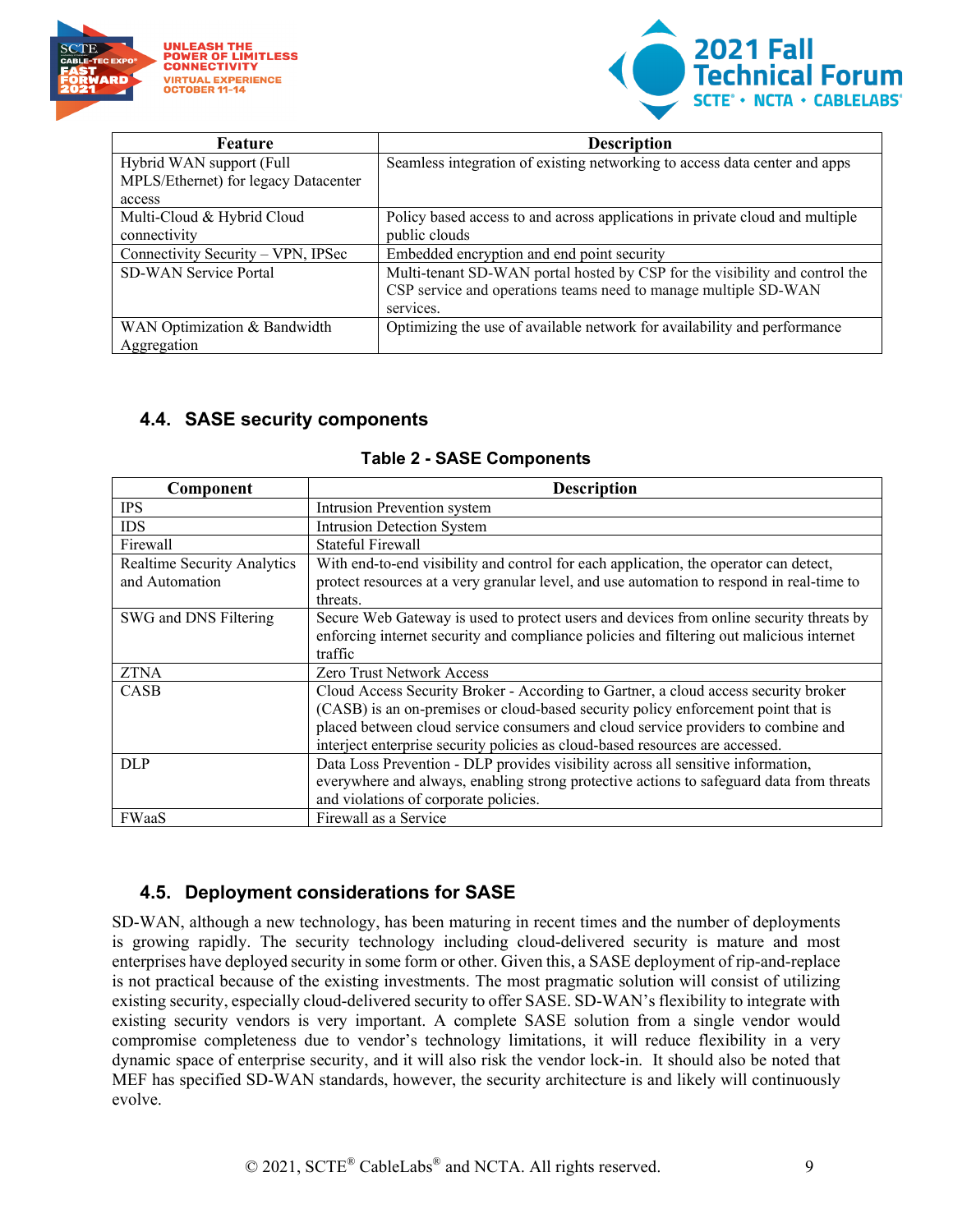



So, a good SASE solution should have the flexibility of:

- Scalable, high performance SD-WAN because SD-WAN forms the foundation of SASE.
- Exhaustive natively embedded security functions within SD-WAN itself.
- Integration with cloud security vendors for advanced security functions, as well as, evolving capabilities in this space.
- Ability to deliver SD-WAN as well as security features via Managed Service Provider or MSP partners' cloud and POPs.

This flexibility will allow the Managed Service Provider to offer cost effective SASE solutions based on its enterprise customer's specific needs rather than one size fits all expensive approach. It will enable MSP to differentiate its offer from other cookie-cutter (me too) solutions.

### <span id="page-9-0"></span>**5. Conclusion**

Since, SASE is a framework, rather than a standard, each vendor's implementation is unique to that vendor, depending on their expertise. Also noteworthy is that, like any new technology, there is a hype cycle and then there is reality. Currently, SASE is at the peak of its hype cycle. We believe, and Gartner agrees, that SASE is a 5-10-year journey versus a defined destination.



**Figure 3 - Gartner Hype Cycle**

<span id="page-9-1"></span>Considering this, an MSP should opt for a solution that provides strong foundational capabilities and at the same time provides flexibility to evolve the solution in a vendor agnostic manner.

SD-WAN is being widely adopted by enterprises, greatly simplifying the branch network environment by integrating multiple functions (Internet and hybrid WAN connectivity, Advanced Security & NGFW, Cloud on-ramp, Application Experience, Wi-Fi, etc.). The SASE platform provides another strategic advantage for MSPs to offer SASE, a comprehensive networking and security solution, as a Service. With its foundational SD-WAN capabilities, advanced security embedded within the platform, and open vendor-agnostic platform affords MSP a future-proof SASE solution.